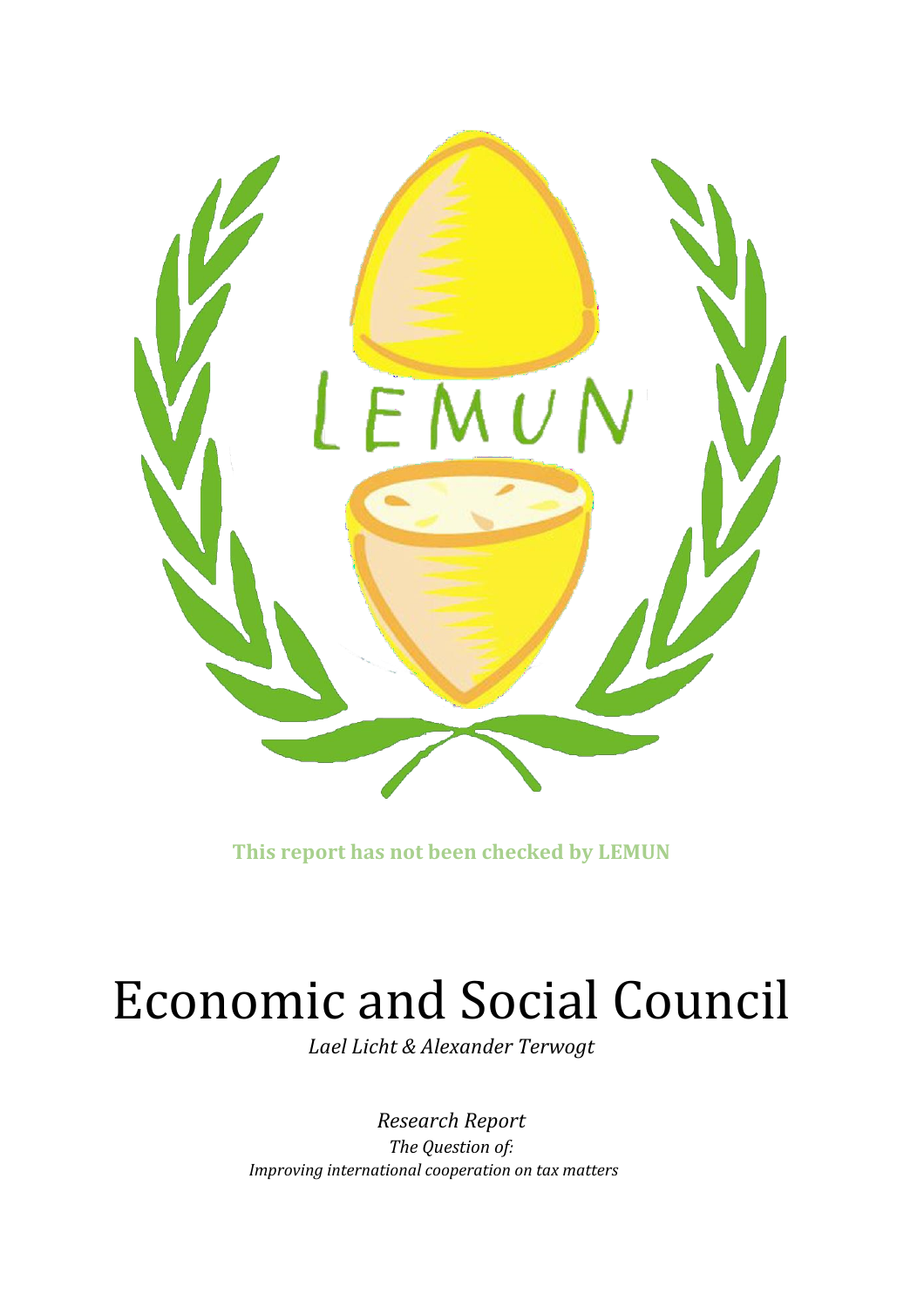*Research Report*  Leiden Model United Nations 2019 *~ fresh ideas, new solutions ~* 



# Introduction

Taxation has been around for millennia. The first traces of a taxation system have been found in Ancient Egypt, around 2900 B.C.E. during the First Dynasty of Egypt. There were two types of tax back then: the tithe and the corvée. The tithe was simply  $1/10$  of something, so the person's income. The corvée was slightly different, though. Corvée was basically slave labor by peasants who were too poor to pay the other forms of taxes. Genesis 47-24 also talks about taxation, where you would give  $1/5$ th of the crop harvest to the Pharaoh and use the other  $4/5$ ths to feed yourself and your household. Over the centuries, there have been many different forms of taxes, paid with many different currencies, based on many different measurements of wealth. Nowadays, the most common forms of taxation in the Western world are: Income tax  $\alpha$  (%age of gross income, usually in tax brackets); social security contributions; wealth tax (on the total value of personal assets); property tax (on real estate land, based on value of the property, paid to the local government); inheritance tax; value-added tax (VAT); sales tax (21% in the Netherlands); road tax; and lastly import/export tariffs. 

# The Committee

As one of the six primary organs of the UN, the Economic and Social Council (ECOSOC) is a forum responsible for discussing and writing policy recommendations regarding international economic and social problems. Founded in 1945, ECOSOC consists of all member states in the UN, as well as several NGOs who have been granted consultative status to participate in the UN. The committee meets annually for a four-week session during July. Since 1998, ECOSOC also holds one meeting each year in April, during which it consults with the finance ministers representing the World Bank and the International Monetary fund.

The rules of procedure for ECOSOC are the same as the rules for all of the general assemblies:

- 1. The committee will begin with lobbying, during which delegates merge clauses to form resolutions.
- 2. The chair will open debate on a resolution.
- 3. Delegates can speak for or against the resolution or submit amendments (up to the second degree)
- 4. Delegates will vote on the resolution as a whole.

In order to prepare for the conference, it would be a good idea to:

- 1. Read the research reports
- 2. Research your country and their connection to the issue at hand
- 3. Write a brief policy statement explaining your country's opinion and what they wish to achieve (this may help you formulate arguments during the session)
- 4. Write some potential clauses for the topics that are most relevant to your delegation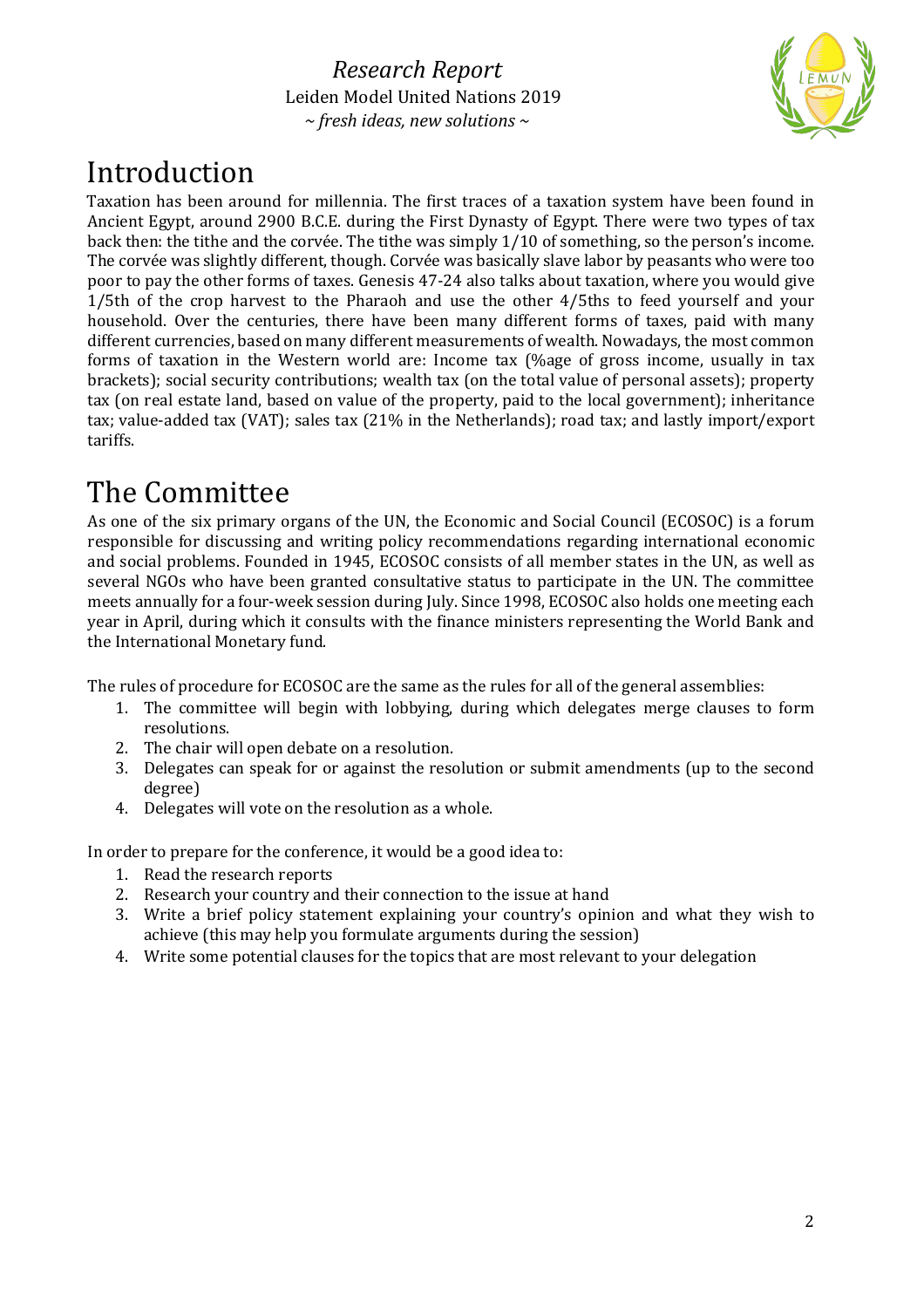# Key Terms

#### **Taxation**

A tax is a compulsory financial charge, or some other type of levy, imposed upon a taxpayer by a governmental organization in order to fund various public expenditures.

#### **Bilateral taxation**

Double taxation is the levying of tax by two or more jurisdictions on the same declared income (in the case of income taxes), asset (in the case of capital taxes), or financial transaction (in the case of sales taxes).

#### Bilateral tax agreement / tax treaty (abbreviatd as DTA for double tax agreement)

A bilateral tax agreement can be written and signed by two jurisdictions to prevent bilateral taxation. Multilateral treaties are also possible and used. For example, the EU member states are parties to their own multilateral agreement with regards to value-added tax (VAT.) DTAs not only reduce double taxation but also help eliminate tax evasion and encourage cross-border trade efficiency. 

#### **Tax evasion**

Tax evasion is the illegal evasion of taxes by individuals, corporations, and trusts. Tax evasion often entails taxpayers deliberately misrepresenting the true state of their affairs to the tax authorities to reduce their tax liability and includes dishonest tax reporting, such as declaring less income, profits or gains than the amounts actually earned or overstating deductions.

#### **Tax avoidance**

Tax avoidance is the legal use of tax laws to reduce one's tax burden. Both tax evasion and avoidance can be viewed as forms of tax noncompliance, as they describe a range of activities that intend to subvert a state's tax system, although such classification of tax avoidance is not indisputable, given that avoidance is lawful, within self-creating systems.

#### **Tax haven**

A tax haven is a country or place where the effective taxation rate for foreign investors is very low. For example, Jersey, off the Normandy coast of France, is considered a tax haven. Offering an almost-zero taxation rate, Jersey is on the receiving end of very limited bilateral tax treaties, meaning that a corporation is likely to be taxed twice on their income, though it's near 0% in Jersey. Modern corporate tax havens have non-zero apparent rates of taxation and high levels of OECDcompliance, and thus have large networks of bilateral tax treaties. Though, through some clever mechanisms, known as base erosion and profit shifting, the effective taxation rate is closer to zero. The use of tax havens results in a loss of tax revenues to countries that are not tax havens and are therefore frowned upon by the international community.

#### **Base erosion and profit shifting (BEPS)**

BEPS refers to corporate tax planning strategies used by multinationals to "shift" profits from higher-tax jurisdictions to lower-tax jurisdictions, thus "eroding" the "tax-base" of the higher-tax jurisdictions. The OECD definition is: "Exploiting gaps and mismatches in tax rules." However, academics proved corporate tax havens (such as Ireland, the Caribbean, Luxembourg, the Netherlands, Singapore, Switzerland, and Hong Kong) who are the largest global BEPS hubs, use OECD-whitelisted tax structures and OECD-compliant BEPS tools. The largest tax avoidance tool in history is known as the Double Irish arrangement, a BEPS corporate tax tool.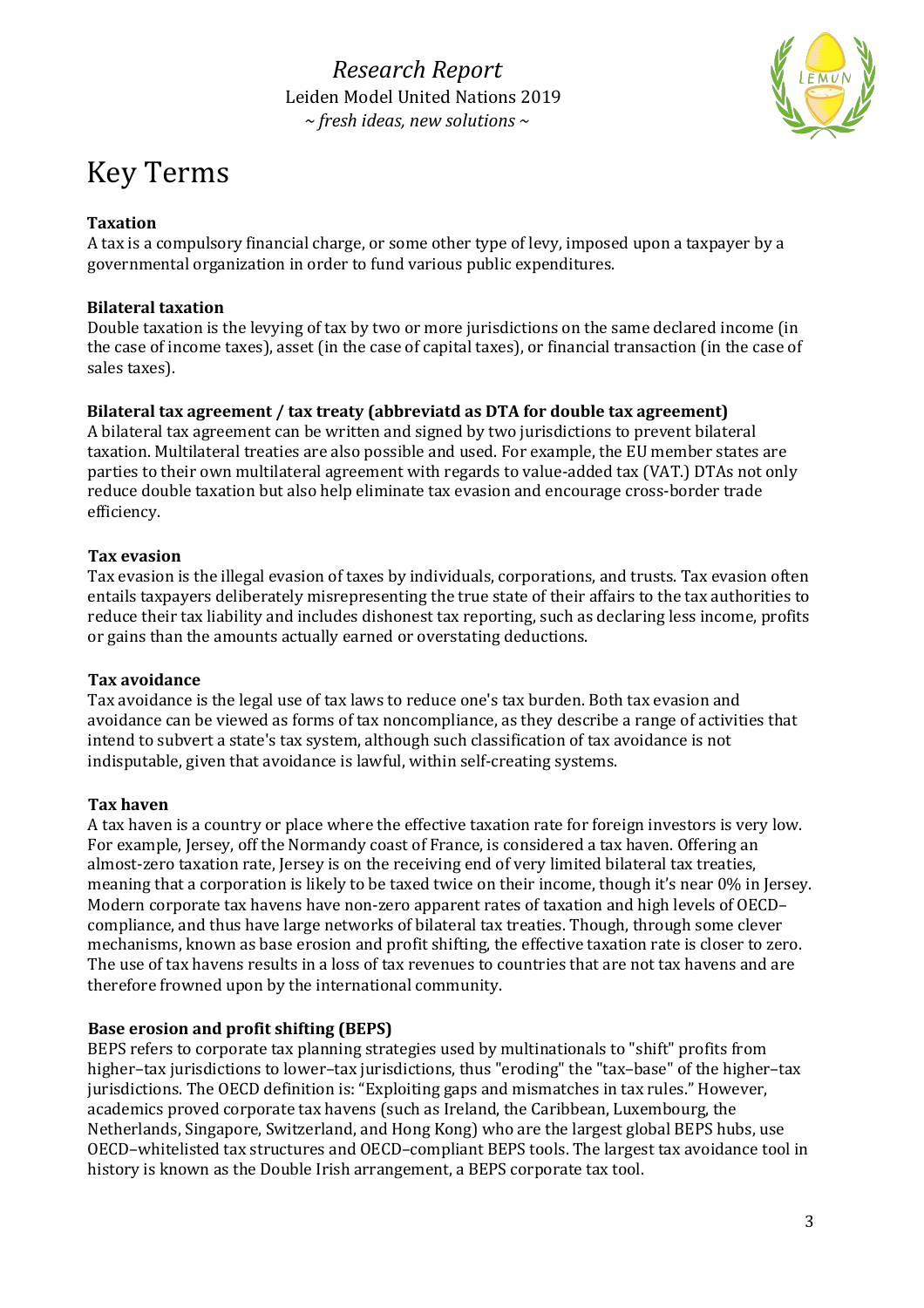### *Research Report*  Leiden Model United Nations 2019 *~ fresh ideas, new solutions ~*



The double Irish exploits the different definitions of corporate residency in Ireland and the US. Dublin taxes companies if they are controlled and managed in Ireland, while the US' definition of tax residency is based on where a corporation is registered. Companies exploiting the double Irish put their intellectual property into an Irish-registered company that is controlled from a tax haven such as Bermuda. Ireland considers the company to be tax-resident in Bermuda, while the US considers it to be tax-resident in Ireland. The result is that when royalty payments are sent to the company, they go untaxed - unless or until the money is eventually sent home to the US parent company.

### General Overview

Countries levy taxes to generate income. Without taxes, many governments would just collapse, so the prospect of something going wrong in that field is horrifying to most ministries of finance. It is a common occurrence that people have two separate incomes from two separate countries, while they live in one of those countries (or neither.) Usually, income tax is levied by the taxation authority on all income earned. Let's say that this person earns X dollars in country A from renting out a holiday house but lives in country B and works in Country B as a plumber earning Y dollars. Their income is then  $X + Y$  dollars, which means their taxes in Country B are levied over  $X + Y$  dollars. However, income X is earned in country A, where it is also taxed by the revenue service of Country A. This means that the X dollars are taxed twice, while it is only earned once.

The main body of authority on the exact matter that is outlined in this report, is the Committee of Experts on International Cooperation in Tax Matters. Meeting biannually, the generates practical guidance for governments, tax administrators and tax payers on fundamental and frontier issues in international tax cooperation. It operates within the broader efforts to mobilize financing and other support for sustainable development. It works by advancing deep understanding and technical mastery of the issues, to support effective mobilization of domestic resources on the ground, especially in least developed countries and others in special situations. The  $18<sup>th</sup>$  session of the committee was held in New York City on 23-26 April 2019, and it had multiple topics on the agenda. The committee discussed the role of taxation in effectively raising domestic resources to finance the SDG's set by the UNGA, focusing on specific issues of environmental taxation, the informal economy, and gender equality. Also, the committee is tasked to keep several documents up to date with today's changing world and economy, these are the *Handbook on Extractive Industries Taxation Issues for Developing Countries, the UN Model Double Taxation Convention between Developed and Developing Countries, and the Manual for the Negotiation of Bilateral Tax Treaties between Developed and Developing Countries.* The committee also provides practical guidance on avoiding and resolving tax disputes between states, by reviewing and aiming to finalize a draft chapter of the Mutual Agreement Procedure. Also on the table was the question of how to levy carbon taxes, who should pay these taxes, how exemptions would work, and what an appropriate tax rate would be.

# **Major Parties Involved**

### **Committee of Experts on international cooperation on tax matters (CEICTM)**

Set up by the 2004/69 resolution passed in the Economic and Social Council, this committee is mandated to

1. Keep under review and update as necessary the United Nations Model Double Taxation Convention between Developed and Developing Countries and the Manual for the Negotiation of Bilateral Tax Treaties between Developed and Developing Countries;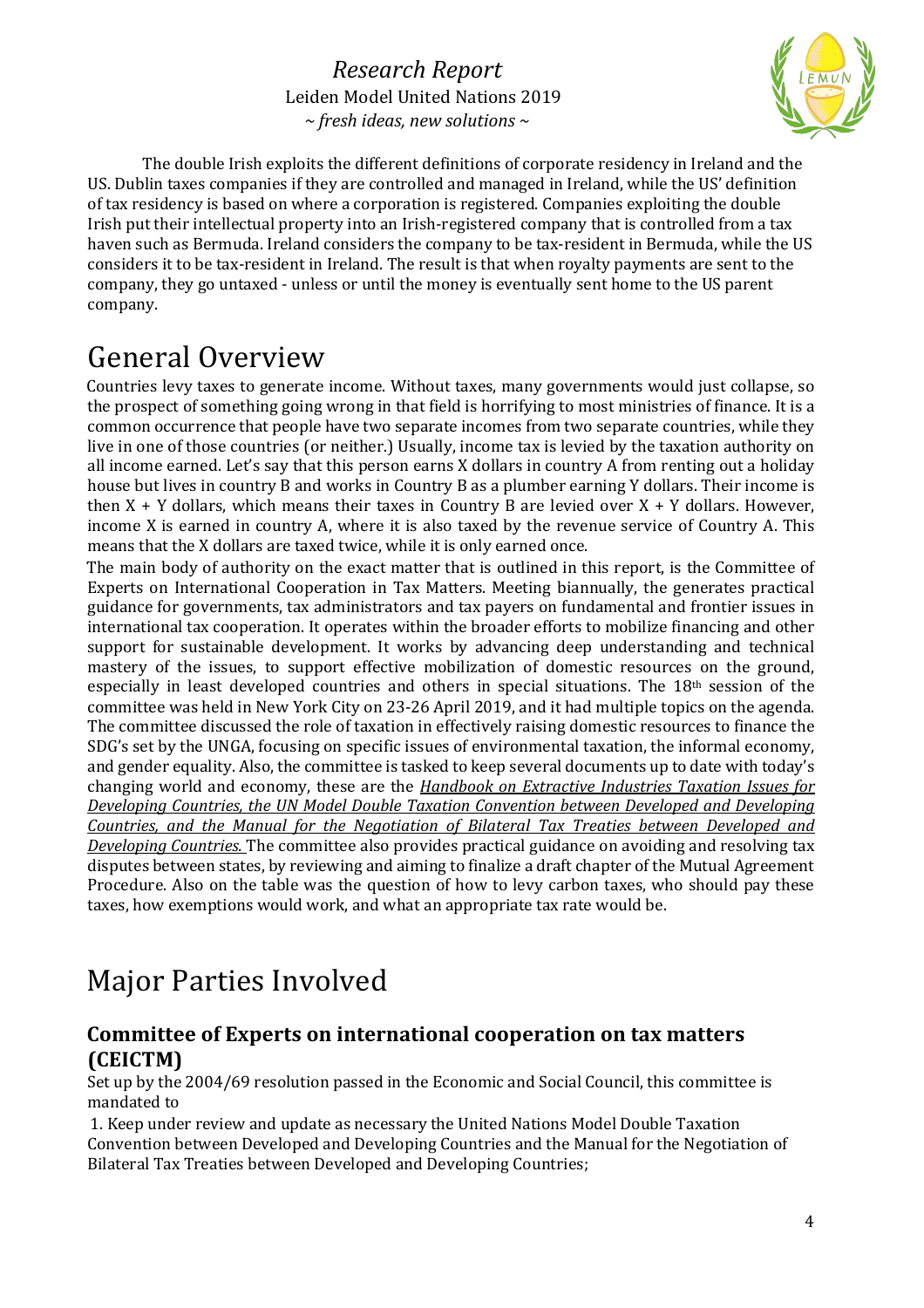

2. Provide a framework for dialogue with a view to enhancing and promoting international tax cooperation among national tax authorities;

3. Consider how new and emerging issues could affect international cooperation in tax matters and develop assessments, commentaries, and appropriate recommendations;

4. Make recommendations on capacity-building and the provision of technical assistance to developing countries and countries with economies in transition;

5. Give special attention to developing countries and countries with economies in transition in dealing with all the above issues.

As of July 2015, through GA resolution 69/213, the Committee has biannual sessions lasting four working days each. One is at UNHQ in New York City, and the other is in the UN Offices at Geneva.

Comprising of 25 members nominated by governments to act in their professional capacity, the members serve 4-year terms after having been appointed by the Secretary-General. They are drawn from various fields related to tax matters, such as tax policy and administration, and adequately represent geographical areas and different taxation systems.

### **Organization for Economic Co-operation and Development (OECD)**

The OECD is an intergovernmental economic organization with 36 member countries, founded in 1961 to stimulate economic progress and world trade. It is a forum of countries describing themselves as committed to democracy and the market economy, providing a platform to compare policy experiences, seek answers to common problems, identify good practices and coordinate domestic and international policies of its members.

Most OECD members are high-income economies with a very high Human Development Index (HDI) and are regarded as developed countries. As of 2017, the OECD member countries collectively comprised 62.2% of global nominal GDP (US\$49.6 trillion) and 42.8% of global GDP (Int\$54.2 trillion) at purchasing power parity. The OECD is an official United Nations observer.

### **The G20**

The Group of Twenty, an international forum of representatives from government and central banks of the member states, is mandated to bring together systemically important industrialized and developing economies to discuss key issues in the global economy. The members states are 19 countries with some of the largest economies in the world. The  $20<sup>th</sup>$  member is the European Union, which is also represented by the many EU member states in the G20 as an independent member. Collectively, the G20 economies account for around 90% of the gross world product, 80% of world trade, two-thirds of the world population, and approximately half of the world land area. The 2012 G20 Los Cabos summit tasked the OECD to develop a BEPS Action Plan, which 2013 G-20 St. Petersburg summit approved. The project is intended to prevent multinationals from shifting profits from higher- to lower-tax jurisdictions. An OECD BEPS Multilateral Instrument, consisting of 15 Actions designed to be implemented domestically and through bilateral tax treaty provisions, were agreed at the 2015 G20 Antalya summit.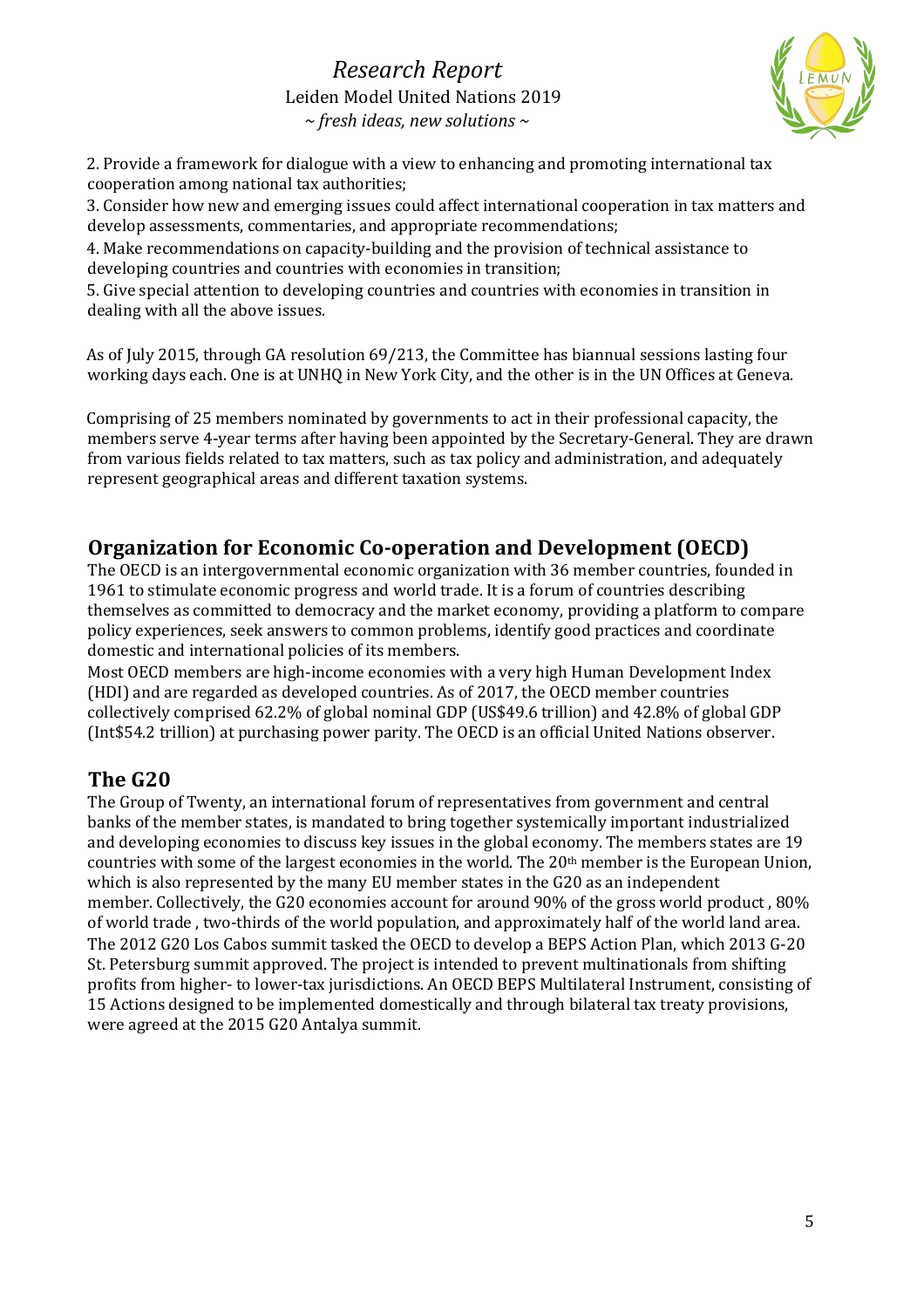*Research Report*  Leiden Model United Nations 2019 *~ fresh ideas, new solutions ~* 



# Timeline of Events

3000 B.C.E. – First taxation system occurs in Ancient Egypt

1948 - the OEEC is created to administer American and Canadian aid in the framework of the Marshall Plan for the reconstruction of Europe after World War II.

1961 – the OEEC is reformed into the OECD with 20 founding members.

1991 - The Double Irish arrangement is conceived and started being used by U.S. multinationals to avoid taxation

2004 – The Committee of Experts on International Cooperation in Tax Matters is created by the ECOSOC through resolution 2004/69.

2012 - G20 politically backs OECD to make an effort to combat the usage of BEPS-tools.

2015 - The CEICTM now meets twice a year.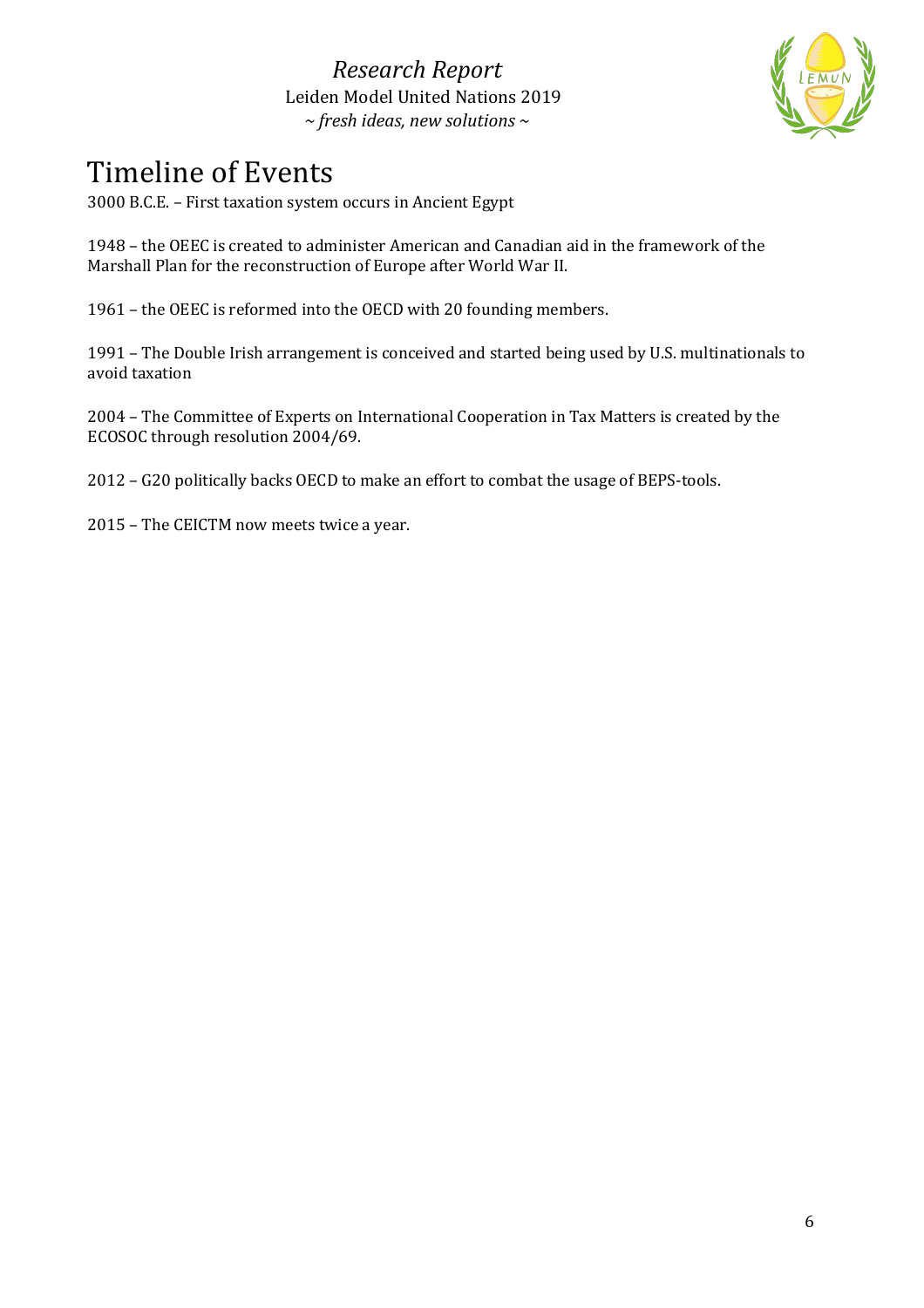

### Previous attempts to solve the issue

Apple was fined 13 billion Euros in corporate tax fine for unpaid Irish taxes on about 111 billion Euros of profits earned from 2004-2014.

The USA implemented the Tax Cuts and Jobs Act (TCJA) in Dec. 2017, which effectively led Ireland and the use of Irish BEPS tools to their demise. Though, a resurgence of another sort of BEPS tools reignited Ireland as the tax haven it once was.

**The United Nations Model Double Taxation Convention between Developed and Developing Countries** and *the Manual for the Negotiation of Bilateral Tax Treaties between Developed and Developing Countries,* managed by CEICTM, were created with the goal of developing countries not being the target of corporate greed by being used as a tax haven. Most developing countries either don't have great governmental revenue service authorities or don't have many tax treaties, making them susceptible to such practices. Contrary to what one might think, this heavily damages the already unstable economy of a developing country. It is therefore of paramount importance that developed countries attempt to help these developing countries come out of the vicious cycle.

Resolutions 2017/2 and 2018/1 passed by ECOSOC to hold a one-day annual meeting to consider international cooperation in tax matters including, as appropriate, its contribution to mobilizing domestic financial resources for development and the institutional arrangements to promote such cooperation, with the participation of the representatives of national tax authorities.

The  $18<sup>th</sup>$  meeting was held immediately following the 16th session of the Committee of Experts on International Cooperation in Tax Matters. It aimed to facilitate a dialogue between the Committee and the Council and provide input to the intergovernmental consideration of tax matters at the United Nations, as mandated in the Addis Ababa Action Agenda. The special meeting served as an important opportunity to address emerging tax policy and administration issues related to the digitalization of the economy. The meeting also discussed, with relevant stakeholders, broader thematic issues in international tax cooperation.